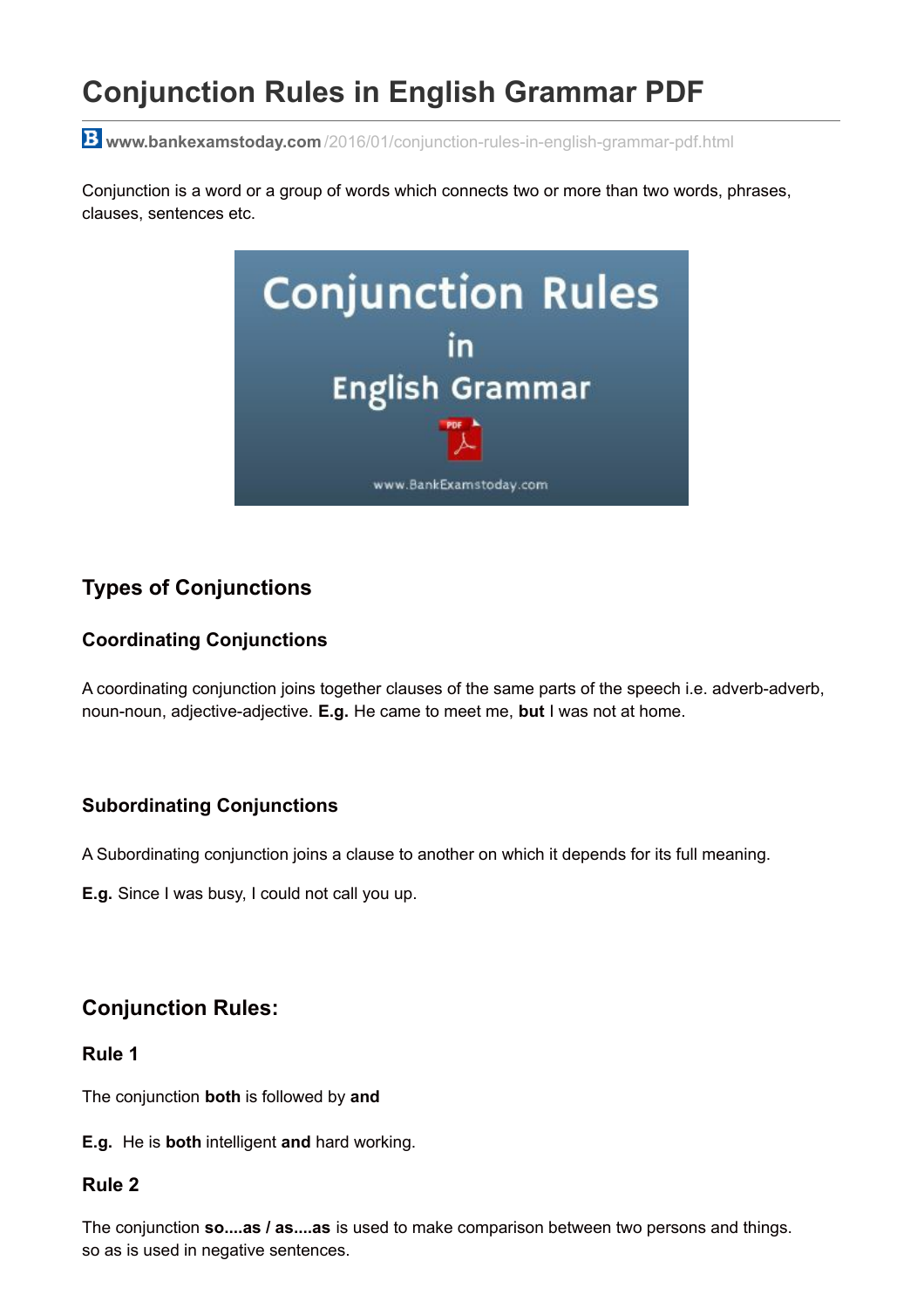**E.g.** He is not **so** good **as** you.

But as....as is used in both affirmative and negative sentences

**E.g.** He is **as** good **as** you. He is not **as** good **as** you.

#### **Rule 3**

**Although/ Though** is followed by **yet** or a **comma(,)**

**E.g. Though** he worked hard, he failed.

**Although** these books are costly **yet** the students buy them because these are useful.

#### **Rule 4**

Always use the correct pair No sooner........than

Hardly.... when or before Scarcely.... when or before Barely.... when or before

**E.g. No sooner** had he solved the riddle than he was applauded.

**Hardly** had I come out of the room

**before** I saw him dying. **Scarcely** had he asked the question **when** Agnes slapped him. **Barely** had he bought the car **before** it was stolen.

Hardly, scarcely, and barely are negative words. Do not use not, no, never with the clause containing these words.If a sentences starts with a negative word, use inversion form i.e. helping verb before the subject.

## **Rule 5**

**Lest** is followed by **should** or first from of verb. Lest is a negative word. Do not use not, never, no with lest.

**E.g.** Walk carefully **lest** he **should** fall. Walk carefully **lest** he fall.

## **Rule 6**

**Until** is time oriented and **unless** is action oriented. Until and unless are negative words.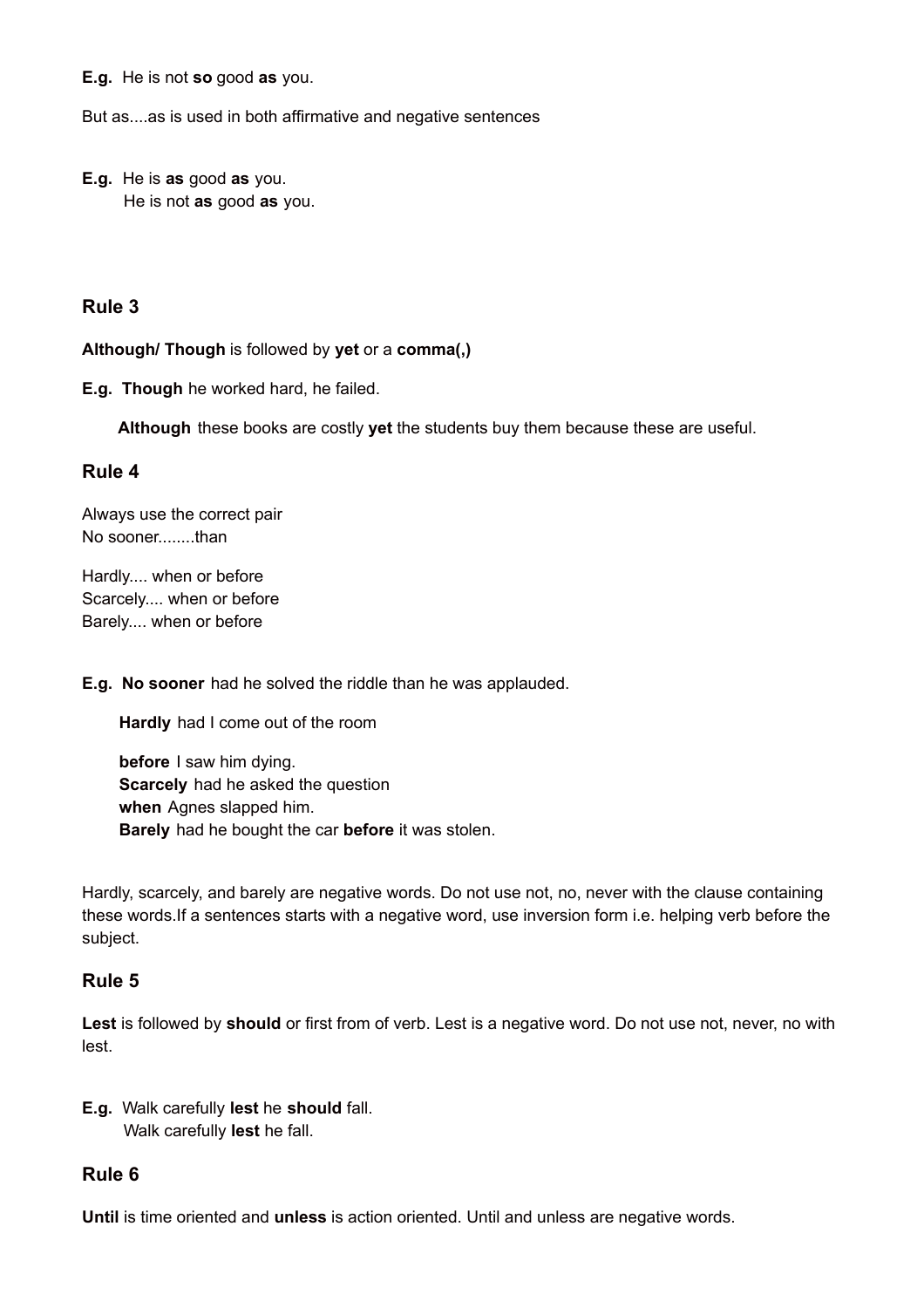Do not use not, never , no, with the clause containing these words.

**E.g.** Wait here **until** I return.

**Unless** you work hard, you will not pass.

#### **Rule 7**

In affirmative sentences **doubt** and **doubtful** are followed by **if/ whether**. In negative or interrogative sentences **doubt** and **doubtful** are followed by **that.**

**E.g.** I doubt **if** he will come. I do not doubt **that** he will come.

#### **Rule 8**

Always use the correct pair **not only....but also.**

**E.g.** He cheated **not only** his friends **but also** his parents.

#### **Rule 9**

**Between** is followed by **and from** is followed by **to**.

**E.g.** You will have to choose **between** good **and** bad. She keeps singing **from** morning **to** evening.

# **Rule 10**

**Neither of** means **none of the two**. when more than two person or things are present **none of** is used.

**Either of** means **one of the two**. when more than two person or things are present **one of** is used.

**E.g. None of** his friends helped him. **One of** the students of your class is responsible for this loss.

#### **Rule 11**

Do not use seldom or ever in place of **seldom or never.**

**E.g.** The national network **seldom or never** telecasts good programmers.

#### **Rule 12**

After **rather /other**, the subordinating conjunction **than** should be used.